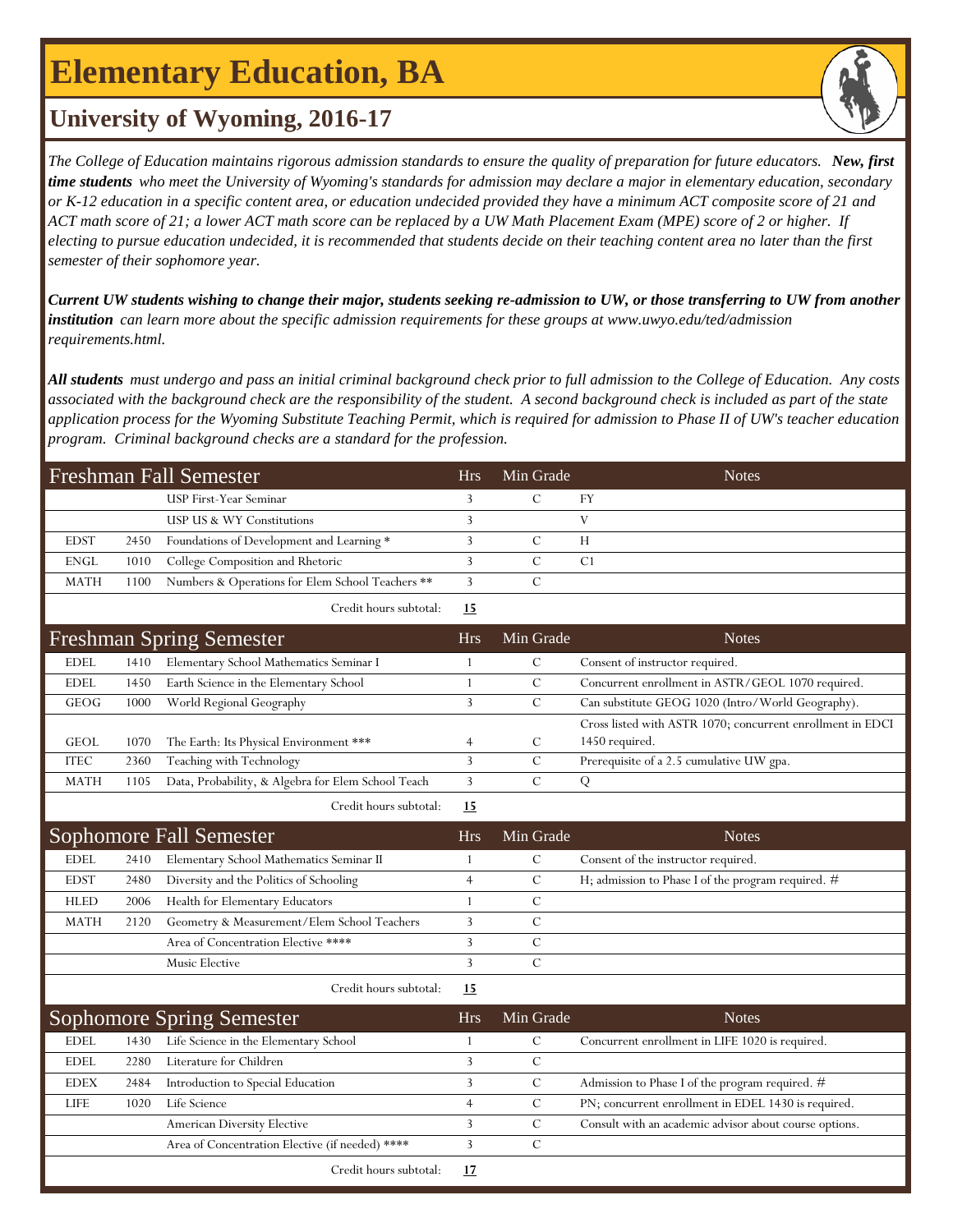## **Elementary Education, BA**

### **University of Wyoming, 2016-17**

|             |                                                                                                                                     | <b>Junior Fall Semester</b>                       | <b>Hrs</b>     | Min Grade     | <b>Notes</b>                                                              |  |  |  |
|-------------|-------------------------------------------------------------------------------------------------------------------------------------|---------------------------------------------------|----------------|---------------|---------------------------------------------------------------------------|--|--|--|
| <b>EDEL</b> | 1440                                                                                                                                | Physical Science in the Elementary School         | 1              | $\mathcal{C}$ | Concurrent enrollment in PHYS 1090 required.                              |  |  |  |
| <b>EDST</b> | 3000                                                                                                                                | Teacher as Practitioner                           | 6              | $\mathcal{C}$ | C2; admission to Phase II of the program required. #                      |  |  |  |
| <b>PHYS</b> | 1090                                                                                                                                | The Fundamentals of the Physical University ***** | $\overline{4}$ | C             | PN; concurrent enrollment in EDEL 1440 required.                          |  |  |  |
|             |                                                                                                                                     | Area of Concentration Elective (if needed) ****   | 3              | $\mathcal{C}$ |                                                                           |  |  |  |
|             |                                                                                                                                     | Credit hours subtotal:                            | 14             |               |                                                                           |  |  |  |
|             |                                                                                                                                     | <b>Junior Spring Semester</b>                     | <b>Hrs</b>     | Min Grade     | <b>Notes</b>                                                              |  |  |  |
| <b>EDEC</b> | 4320                                                                                                                                | Oral & Written Language Acquisition               | 3              | $\mathcal{C}$ |                                                                           |  |  |  |
| <b>EDEL</b> | 3170                                                                                                                                | Art in the Elementary School                      | 3              | $\mathcal{C}$ | Prerequisite of a 2.5 cumulative UW gpa.                                  |  |  |  |
| <b>EDST</b> | 3550                                                                                                                                | <b>Educational Assessment</b>                     | $\overline{2}$ | $\mathcal{C}$ | Prerequisite of a 2.75 cumulative UW gpa.                                 |  |  |  |
|             |                                                                                                                                     | Area of Concentration Elective (if needed) ****   | 3              | C             |                                                                           |  |  |  |
|             |                                                                                                                                     | Speech/Acting Elective ******                     | 3              | $\mathcal{C}$ |                                                                           |  |  |  |
|             |                                                                                                                                     | Credit hours subtotal:                            | <u>14</u>      |               |                                                                           |  |  |  |
|             |                                                                                                                                     | <b>Senior Fall Semester</b>                       | <b>Hrs</b>     | Min Grade     | <b>Notes</b>                                                              |  |  |  |
| <b>EDEL</b> | 4109                                                                                                                                | <b>Elementary Humanities Education</b>            | 5              | C             | Admission to Phase IIIa of the program required. #                        |  |  |  |
| <b>EDEL</b> | 4309                                                                                                                                | Elementary Literacy Education                     | 5              | $\mathcal{C}$ | Admission to Phase IIIa of the program required. #                        |  |  |  |
| <b>EDEL</b> | 4409                                                                                                                                | Elementary Math/Science Education                 | 5              | $\mathcal{C}$ | C3; admission to Phase IIIa of the program required. #                    |  |  |  |
|             |                                                                                                                                     | Credit hours subtotal:                            | 15             |               |                                                                           |  |  |  |
|             |                                                                                                                                     | <b>Senior Spring Semester</b>                     | <b>Hrs</b>     | Min Grade     | <b>Notes</b>                                                              |  |  |  |
| <b>EDEL</b> | 4500                                                                                                                                | Residency in Teaching                             | 15             | S             | Admission to Phase IIIb of the program required; offered S/U<br>only. $#$ |  |  |  |
|             |                                                                                                                                     | Credit hours subtotal:                            | 15             |               |                                                                           |  |  |  |
|             |                                                                                                                                     | <b>TOTAL CREDIT HOURS:</b>                        | 120            |               |                                                                           |  |  |  |
|             | This is a quide for course work in the major: actual course sequence may vary by student. Please refer to the online student degree |                                                   |                |               |                                                                           |  |  |  |

This is a guide for course work in the major; actual course sequence may vary by student. Please refer to the online student degree evaluation, and consult with an academic advisor. • Not all courses are offered every semester and some electives may have prerequisites. Students should review the course descriptions in the *University Catalog* and consult with their academic advisor to plan accordingly.

#### **University of Wyoming requirements:**

Students must have a minimum cumulative GPA of 2.0 to graduate. • Students must complete 42 hours of upper division (3000-level or above) coursework, 30 of which must be from the University of Wyoming. • Courses must be taken for a letter grade unless offered only for S/U. • University Studies Program (USP) Human Culture (H) and Physical & Natural World (PN) courses must be taken outside of the major subject, but can be cross-listed with the major.

#### **College of Education requirements:**

This plan assumes student college readiness. Students should be able to start taking 1000-level courses the first semester of college. All professional education courses must be completed with a grade of C or higher. Grades of C- or lower will not satisfy this requirement.

**[# The Wyoming Teacher Education Program](http://www.uwyo.edu/ted/majors-and-program-sheets)** operates in a series of phases: Phase I, Phase II, Phase IIIa, and Phase IIIb. [Co](http://www.uwyo.edu/ted/majors-and-program-sheets)ntinuation in the program in any content area is dependent upon the successful completion of prerequisites for each phase. Specific [inf](http://www.uwyo.edu/ted/majors-and-program-sheets)ormation about these requirements can be found on the program sheets for each content area that are located at *[ww](http://www.uwyo.edu/ted/majors-and-program-sheets)w.uwyo.edu/ted/majors-and-program-sheets.*